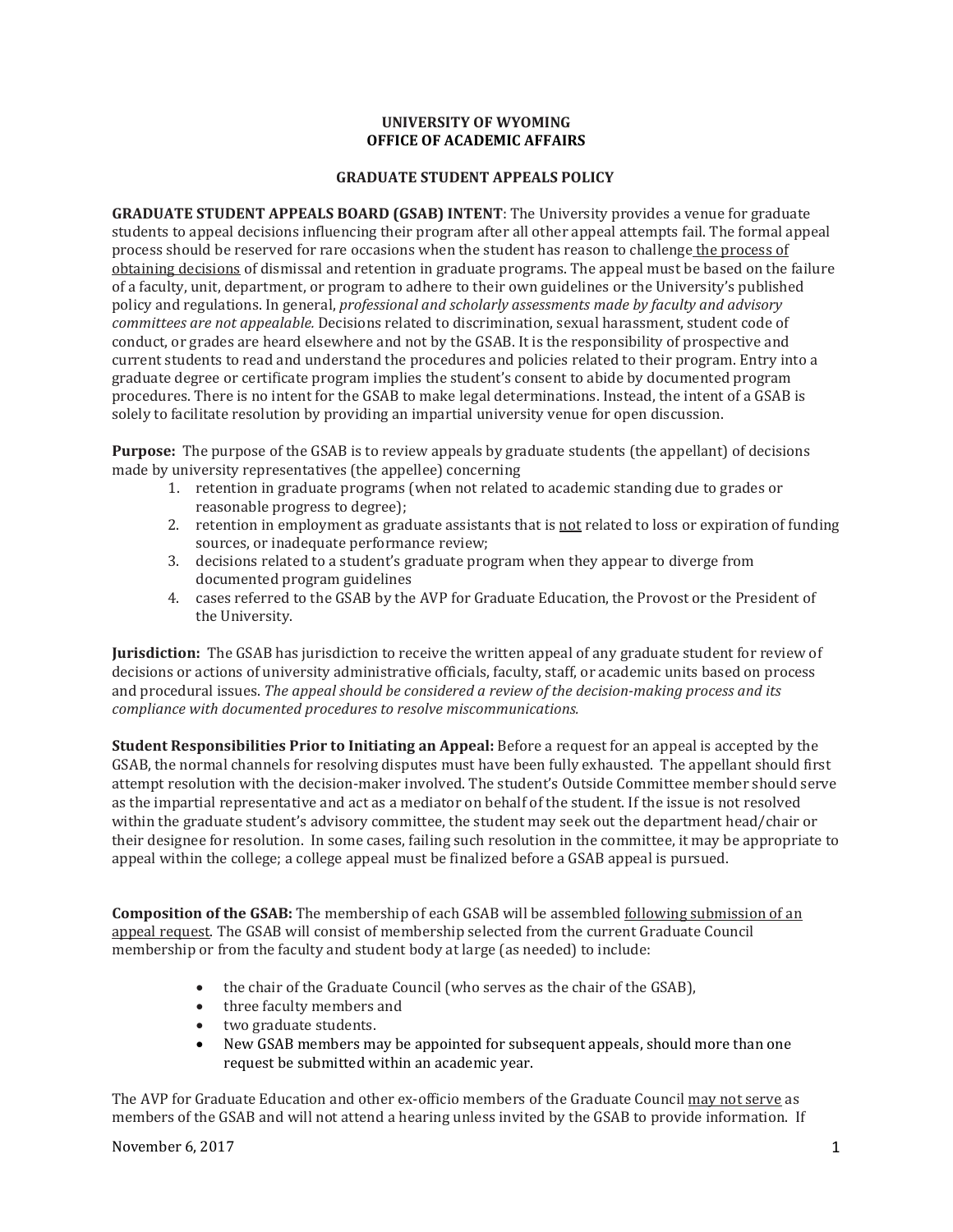called to provide information, the AVP for Graduate Education and other ex-officio members of Graduate Council should not hear the case proceedings. Meetings of the GSAB require the presence of a minimum of four persons: two faculty members, at least one graduate student member, and the GSAB Chair.

## **Graduate Student Appeal Procedures:**

**Filing an appeal:** Should resolution within the College not occur, the student may request an appeal to the GSAB following the instructions from Academic

Affairs: [www.uwyo.edu/uwgrad/\\_files/docs/graduate\\_appeal\\_instructions.pdf.](http://www.uwyo.edu/uwgrad/_files/docs/graduate_appeal_instructions.pdf) The student **must submit an appeal request within 10 working days** of the College decision under appeal.

- 1. **Prior to submitting the appeal**, the student will meet with the AVP for Graduate Education to discuss their issue and the potential for an appeal hearing. This step is intended to clarify the process for the student and to limit the number of unwarranted appeals.
- 2. **After meeting with the AVP for Graduate Education**, the student may elect to prepare a request document. The appeal documentation is submitted to the chair of the Graduate Council. It must demonstrate that all attempts to resolve the issue in the college have been exhausted AND that there are grounds to support a hearing. Submission of the required documentation to the Chair starts the clock on the GSAB appeal process.

**Initial review of appeals:** When notified by the Chair that an appeal has been received, the GSAB will meet as soon as possible, but no longer than ten (10) working days after receipt of the request from the student. The initial GSAB meeting is convened to determine one of four potential paths for the appeal.

- 1) **Not warranted**. Appeals which fail to set forth grounds for an appeal will be dismissed.
- 2) **Additional evidence is needed**. Additional evidence may be collected at the discretion of the GSAB prior to determining whether the appeal is warranted.
- 3) **Warranted, with intervention.** The GSAB may choose to pursue an informal discussion of the issue amongst parties, to collect information that may facilitate an attempt to resolve the issue. Expedited resolution may be attempted and may include a university mediator or conciliator.
- 4) **Warranted, with hearing.** If the appeal is warranted, and expedited resolution seems unlikely, a finding of warranted appeal will be communicated to all parties and hearing will be scheduled.

In all cases when additional evidence is collected, all evidence will be transmitted to both parties (appellant and appellee) and to all members of the GSAB at least ten (10) business days before a hearing or resolution attempt. All evidence becomes part of the permanent appeal record. All warranted appeals will move to hearing or resolution **within 30 calendar days**.

**Formal Hearings:** Once a determination that an appeal is warranted, the Chair of the GSAB will notify the appellant and the appellee and the AVP for Graduate Education that 1) the appeal is warranted and 2) a hearing will be held, and 3) will provide details of the hearing/meeting time and location. The **GSAB is authorized to notify and request the appearance for questioning** of any student, faculty or staff member, or other employee of the university pertinent to the appeal. The GSAB is also authorized to request additional evidence be provided. The GSAB holds final authority in procedural matters of the hearing.

The GSAB will give written notice to all parties of the intent to convene a hearing before a group of faculty and graduate students knowledgeable of university graduate policies within 30 calendar days of the determination that the appeal is warranted. The chair of the GSAB is at liberty to negotiate the hearing date to reasonably accommodate the schedules of all parties. The formal hearing process is organized to facilitate resolution of issues via disclosure of the facts, and discussion of alternatives. The hearing process should not be considered a legal forum but a process to find resolutions and to mitigate negative impacts on a graduate student when a decision appears to have deviated from published program or university guidelines.